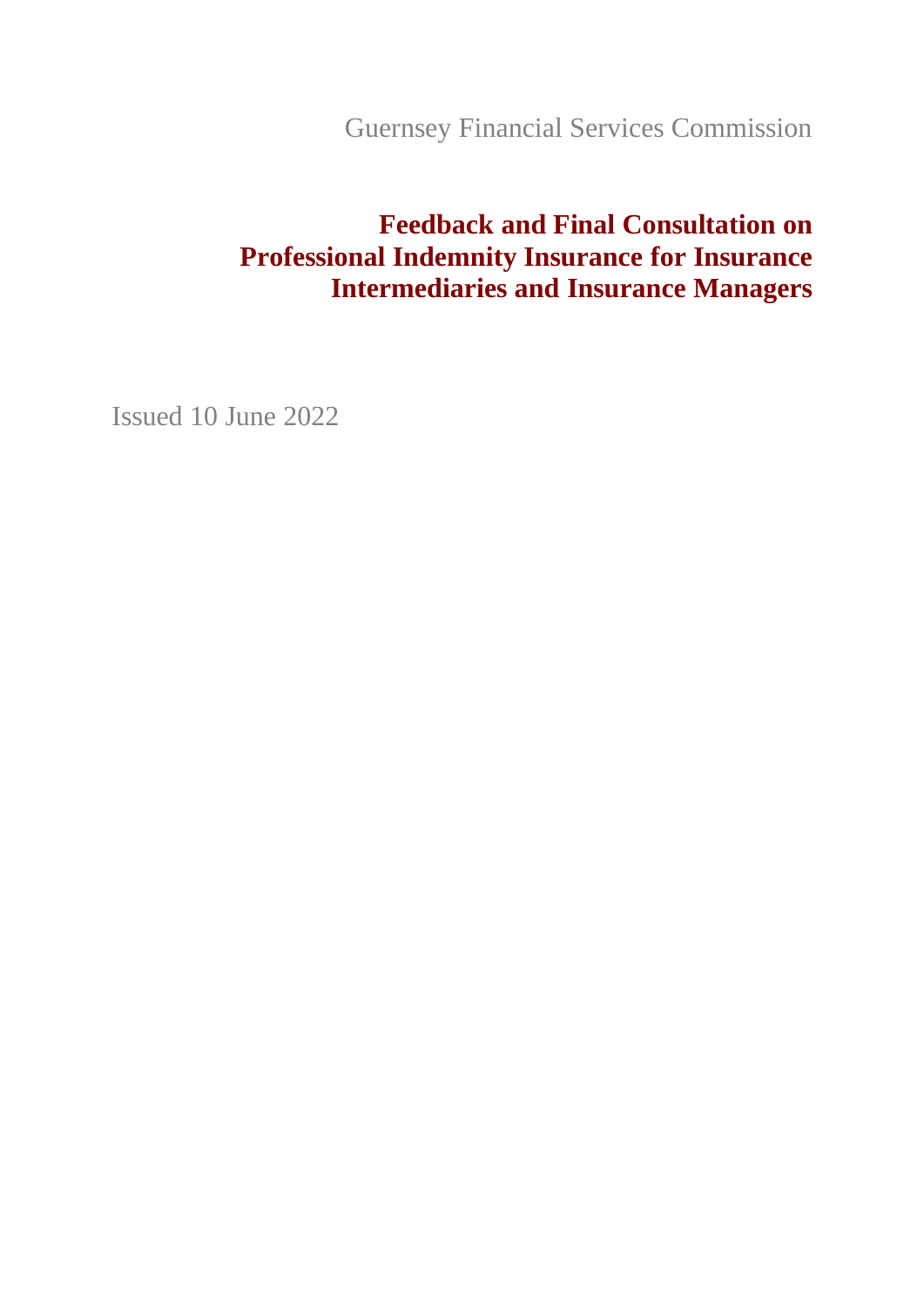## Contents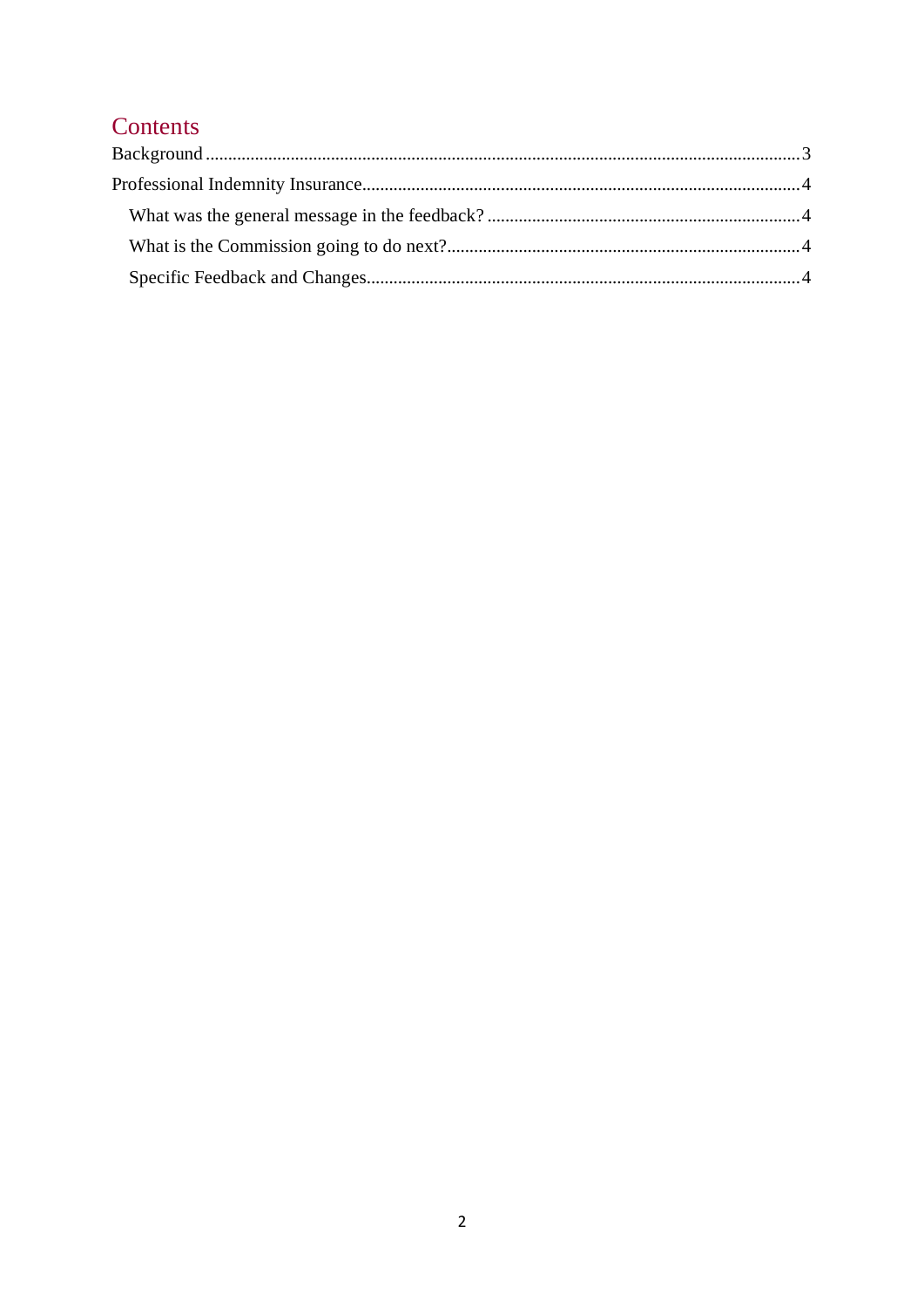### <span id="page-2-0"></span>Background

On the 8 December 2021 the Commission published a consultation paper ("CP") on professional indemnity insurance ("PII"). The Consultation period ran for 9 weeks until 14 February 2022.

There was a healthy response to the CP which saw 10 responses. Four of the respondents were intermediaries (two long-term, one combined long-term and general, and one general), four were insurance managers, one was an insurer and one was an industry consultant.

The CP is available on the [Consultation Hub.](https://consultationhub.gfsc.gg/banking-and-insurance-supervision-and-policy/consultation-paper-on-professional-indemnity-insur/)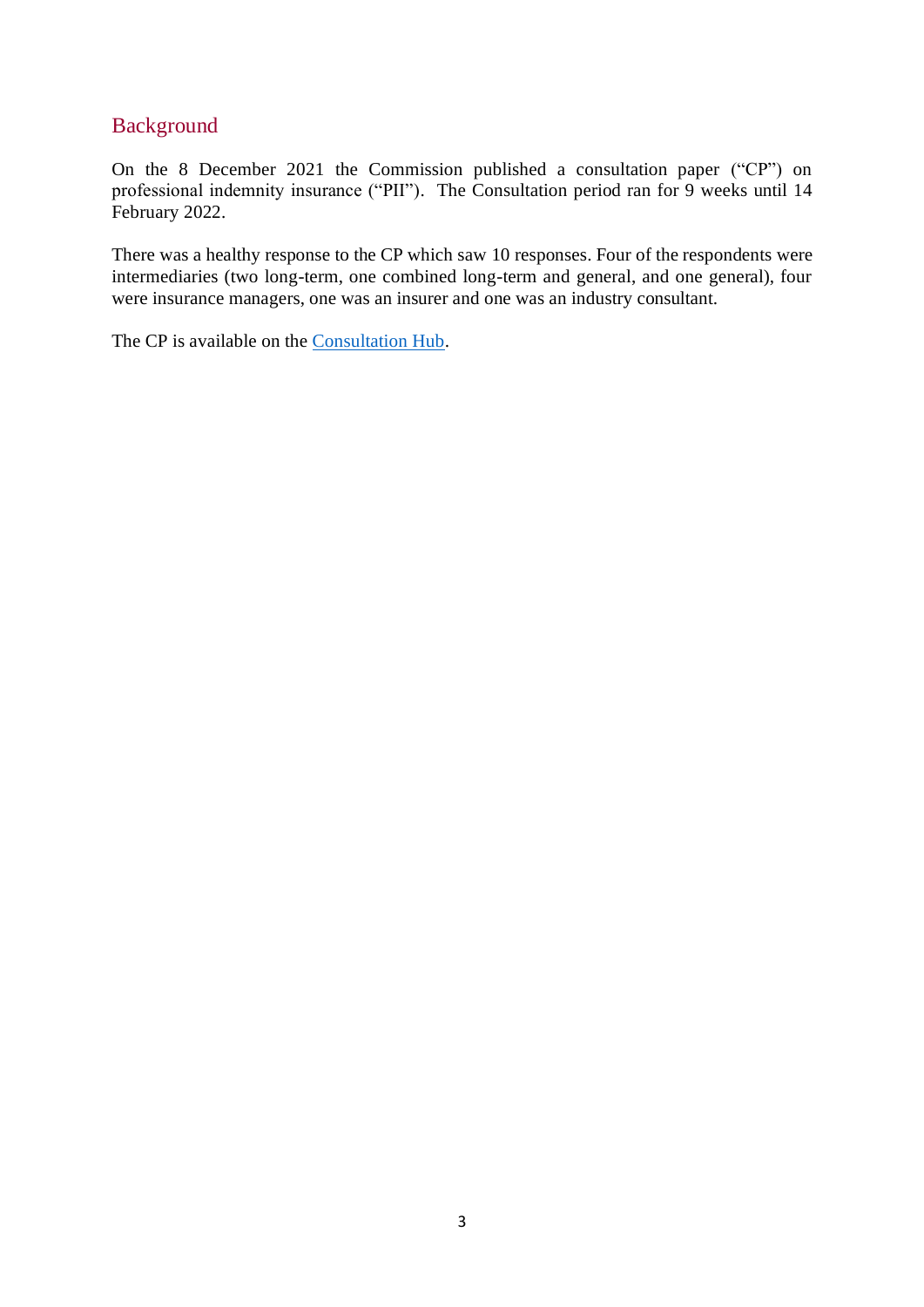### <span id="page-3-0"></span>Professional Indemnity Insurance

#### <span id="page-3-1"></span>*What was the general message in the feedback?*

The Commission published the CP to seek stakeholders' views on proposed changes to the rules in respect of the maintenance of PII. The protection of the public against financial loss due to dishonesty, incompetence or malpractice by persons carrying on finance business is a statutory function of the Commission. One of the ways the Commission carries out this function is to require that certain financial services businesses maintain PII. The Commission also considers it desirable for customers to have access to high quality insurance advice.

The purpose of the CP was to seek stakeholders' views on changes to the current PII rules to modernise them whilst ensuring both that customers are able to access high quality advice, and that they are also protected in the event of losses from poor quality advice.

In general most of the respondents broadly supported the proposals in the CP. The range of the responses reflected the industry sectors and the relative size of the firms, and for some proposals there were equal numbers agreeing and disagreeing with them. A number of the respondents reported that some of the proposed changes would be particularly onerous in the current challenging PII market and the Commission is not proposing to take these forward at this time.

#### <span id="page-3-2"></span>*What is the Commission going to do next?*

Alongside this feedback statement the Commission has issued a final draft of the relevant amended rules wording, taking into account comments received during the consultation. A final eight-week consultation period is being offered to provide an opportunity to identify any "fatal flaws" in the draft amended rules, after which amendments will be formally adopted.

The draft rules are attached for fatal flaw comments by 5 August 2022

A summary of the responses received to each question in the CP, together with the Commission's feedback, are presented below.

#### <span id="page-3-3"></span>*Specific Feedback and Changes*

#### 1. £10,000,000 cap on the annual aggregate level of PII cover required

Respondents were generally supportive. A number noted that their turnover was not high enough for them to be affected. Two respondents commented that it was more important that a firm buy sufficient cover for the risks of the business and any cap would inevitably be somewhat arbitrary. One respondent questioned the benefit of a cap for clients. Several respondents felt a limit of £10,000,000 would make it easier to obtain cover.

2. Minimum cover for each and every loss increased to £1,000,000

There was a mixed response to increasing the individual loss limit to  $£1,000,000$ : some respondents supported it as a claim could easily exceed £250,000, particularly when legal fees are included. Other respondents felt that any increase would make it harder to buy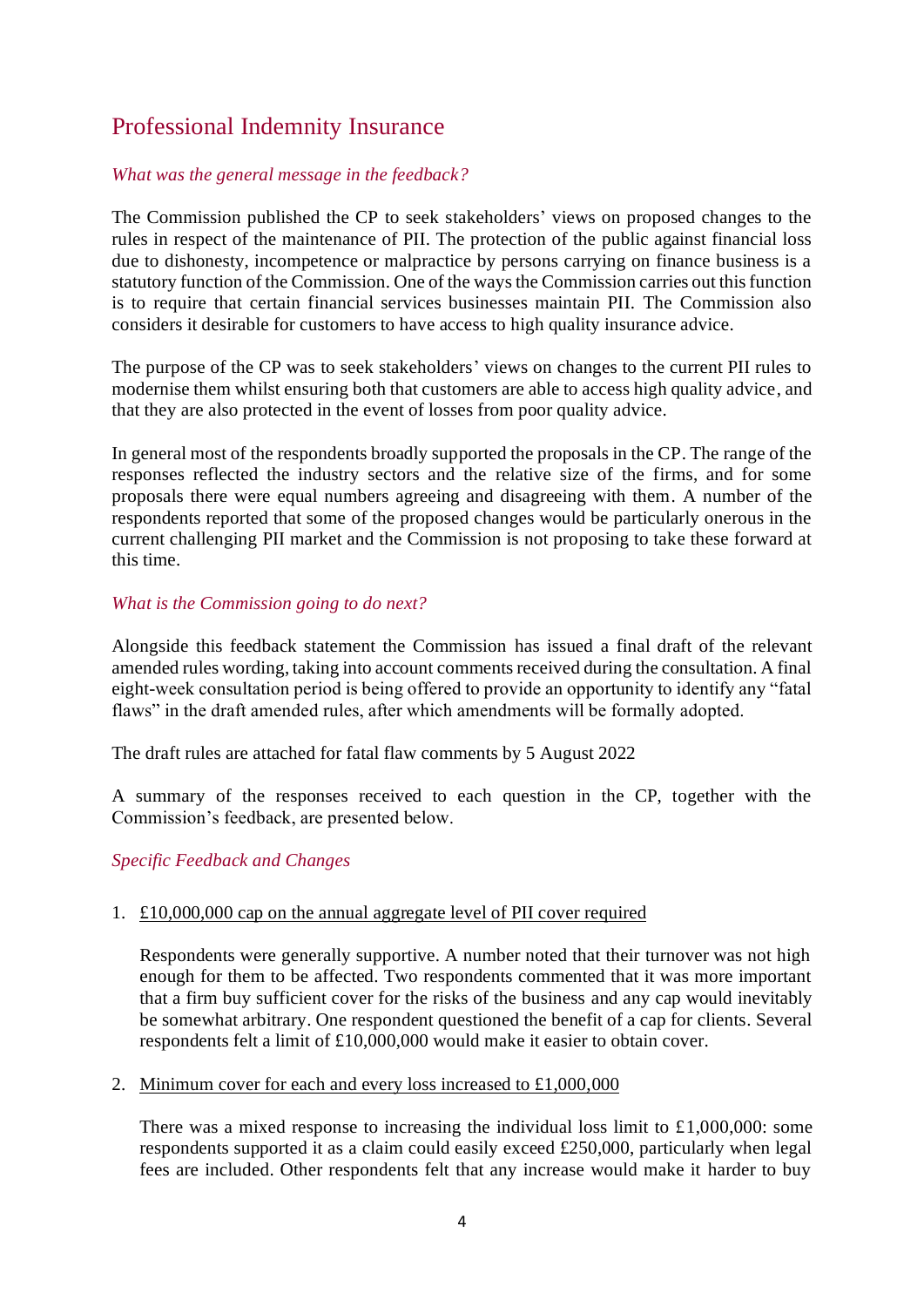cover (although the research carried out before the CP indicated that all the firms in the survey currently bought £1,000,000 or more).

One correspondent felt that the each and every loss limit should be variable based upon the size of the business. The Commission recognises that this approach may appear more proportionate, however industry claims data does not show a strong correlation between firm size and claim size. Using size or other variables would also be difficult to manage and monitor.

Two respondents noted that each and every claim's limits were not standard across the market and may make obtaining cover harder. The Commission does not require firms to maintain limits for each and every claim. The purpose of the each and every loss limit section within the Rules is to ensure that firms, having arranged an appropriate amount of cover in the aggregate, do not then limit each and every loss within the aggregate to a small amount thus negating the benefit of cover. The Commission's preference is for firms to buy cover which has no individual claims' limits. Where firms choose to put in place individual limits, whether to increase availability of cover or reduce cost, then those limits must not be less than £1,000,000.

3. Firms are required to maintain PII cover which is consistent with size and nature of its business, and document that process

This proposal was agreed by all respondents, however there was some concern about how the Commission would determine whether the cover was consistent with the size and nature of a firm's business, particularly if reviewing the process with the benefit of hindsight.

The CP includes the proposal that firms must document the process for determining the level of PII that is appropriate for the size and nature of the business. As with any engagement following a supervisory event, a licensee's ability to demonstrate the suitability of its actions with thorough, contemporaneous documentation will assist it in demonstrating that its actions were appropriate.

4. The introduction of minimum policy terms and conditions

#### **a. Cover for negligence, errors or omissions by the licensee or its employees**

There were no comments.

#### **b. Cover for any liability for the dishonest or fraudulent acts of employees which may fall on the licensee**

One respondent commented that dishonest or fraudulent acts of employees may be covered by a policy other than professional indemnity insurance. The Commission has amended the rules to make it clear that this cover may be provided by a policy other than professional indemnity subject to it meeting the other requirements of the rules.

#### **c. Cover for liabilities of its employees who, in the course of their duties to the licensee, perform functions in their own names**

One respondent expressed concern about whether the proposed rules would make firms liable for the unauthorised actions of their employees. The purpose of this section is to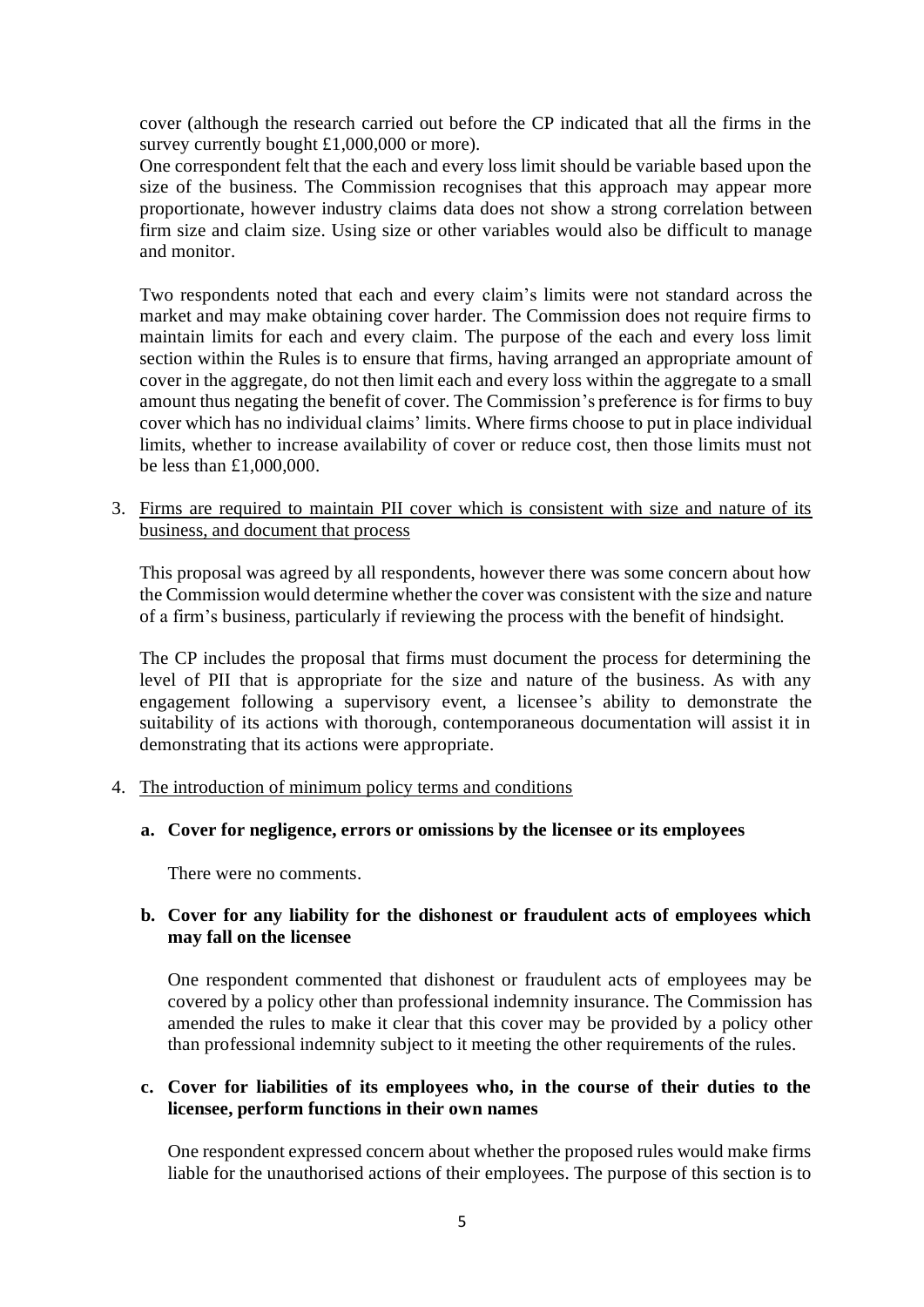ensure that members of staff who take a role as part of their employment with the licensee but not in the licensees name, for example being director of a charity the licensee is associated with, would also be covered for the advice given in that position. The Commission considers it important that where a third party might reasonably assume the employee is representing the licensee that appropriate cover is in place if that advice is relied upon.

#### **d. Cover for liabilities which the licensee might incur in any jurisdiction in which it carries on business**

This proposal was generally accepted although one respondent asked for clarification of the term "carries on business" in a jurisdiction. The Commission's preference is that all firms buy cover on a worldwide basis as clients may travel or move. The Commission recognises, however, that this may not always be possible. As a minimum the Commission expects firms to have coverage for every territory in which they could reasonably expect to be subject to action in the event of negligence. For example, a general insurance broker arranging household insurance in Guernsey could reasonably expect to be held liable for negligence in Guernsey; an IFA advising a complex financial structure with connections to a large number of different jurisdictions should maintain a policy that includes all those jurisdictions.

#### **e. Ombudsman awards**

There were no comments.

#### **f. Legal defence costs**

Please see below.

#### **g. Defence costs must not contribute to the aggregate limit**

The Commission is concerned that legal costs are forming an increasingly large share of total claims costs. In the event that there is a large claim or series of smaller claims the available cover could be used up paying legal fees and there may not be sufficient funds left to indemnifying the clients who have suffered the loss.

The Commission's proposal to protect the clients' interests was to ensure that legal costs did not count to towards the aggregate. This a requirement in some jurisdictions. However, the Commission has taken onboard the feedback from respondents that this cover is not universally available and would potentially limit even further the number of underwriters prepared to write this risk for Guernsey firms. The Commission is therefore not pursuing this proposal at this time.

#### **h. Retroactive date from the date the firm was licensed**

One respondent commented that underwriters may limit the retroactive date where the firms has changed in nature over the years and coverage has changed. The Commission considers that all firms should endeavour to secure cover from the date they are licensed to ensure that all clients are protected equally, however the Commission will retain the